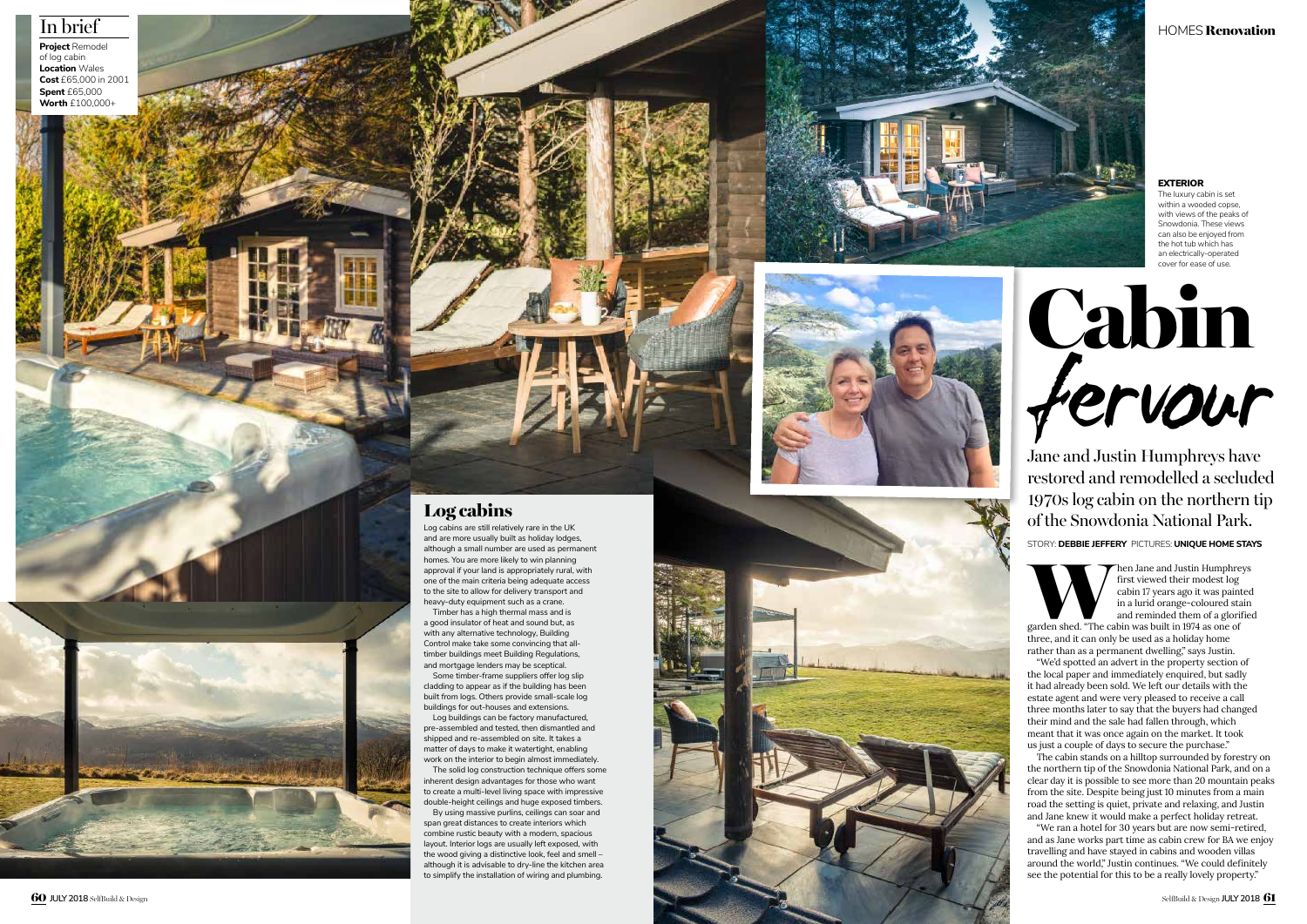## HOMES Renovation

# In detail

Hinterland Cabin is available for holiday rental through Unique Home Stays: uniquehomestays.com

**STRUCTURE Patio doors** Jewson: jewson.co.uk **FIXTURES AND FITTINGS**

**Worktop** (kitchen and bathrooms) Ruby Granite Ltd: rubygranite.co.uk **Basin** Victoria Plum: victoriaplum.com **Infrared sauna** UK Saunas: uk-saunas.co.uk **Hot tub** with electric cover Concept Spa: conceptspa.co.uk **Furnishings** John Lewis: johnlewis.com; Habitat: habitat.co.uk; Etsy: etsy.com **Paint and sofa** Designer's Guild: designersguild.com





**ORIGINAL** 

The original 70s cabin has been given a makeover to transform it into an idyllic hideaway.

### EXTERIOR

The singlestorey cabin is constructed from 25cm tongue and groove logs and required no insulation. While only a few lower external timbers had to be replaced, the interior has been completely remodelled.

The couple had previously converted a church to live in and had built a small hotel, as well as completing various renovation projects. "We've always tackled a lot of the work ourselves and enjoy getting involved," says Jane. "There was already mains water and electricity to the site, although there's no phone line, so it was immediately habitable."

The cabin is constructed from logs with a tongue and groove, and had three bedrooms, a bathroom, a small sitting room and a kitchen area. "The bedrooms were far too cramped, so we took out the internal wall between two of them which was a quick and straightforward DIY job using a chainsaw," says Justin. "Then we built decking over the old paving slabs outside from which to enjoy the view."

A couple of the lower timbers needed to be replaced as they were rotting, and the Humphreys managed to find a company who make cabins and they were able to supply similar logs. Joiners then jacked up the building and were able to carefully slide out the damaged logs and replace them.

### FLOORPLAN

The 60 sqm cabin is predominantly one open-plan living/dining/ kitchen space, with a separate utility room, a shower room, and a bedroom which may be closed off from the main area with a remotecontrolled curtain.

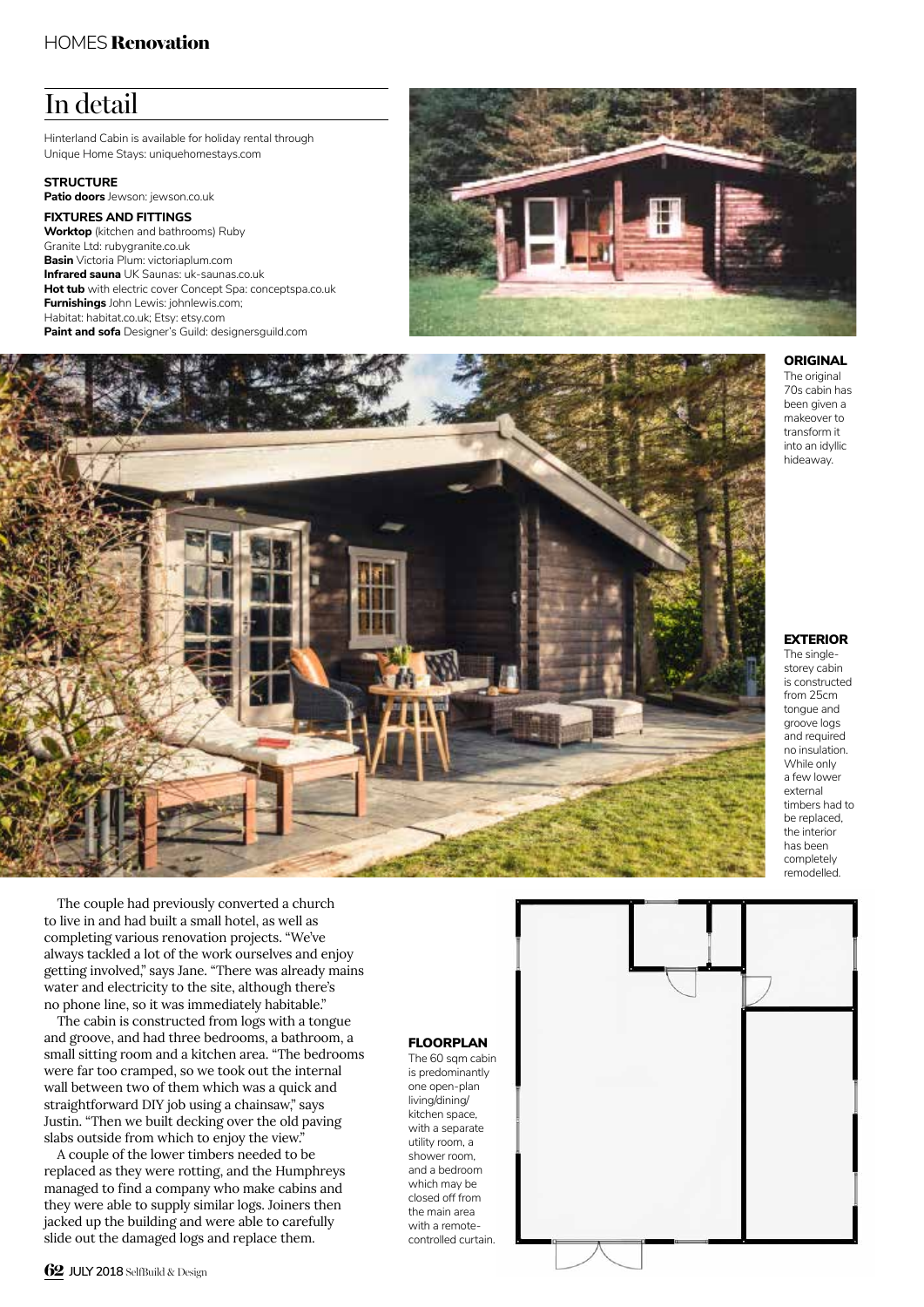

**KITCHEN** The newlyfitted kitchen is small but perfectly situated in one corner of the open-plan sitting room.

## SITTING



# AREA

Elementalalpine meets traditional Welsh hideaway at **Hinterland** Cabin. The main living room enjoys mountain views through French doors which open onto a slate terrace.



"Don't approach a renovation project with the resale value in mind – go with your heart and the results will be far better.<sup>22</sup> JANE AND JUSTIN'S TOP TIP





Slowly, the couple improved the single-storey cabin on a DIY basis, including replacing the French doors and painting the interior walls cream which brightened the space immeasurably. The timber ceiling was stained to match the exterior, which the couple finished in a dark oak colour to cover the previous orange shade. The original bathroom was converted into a

utility room, and a fitted kitchen was installed. The old WC became a storage cupboard, and a new

bathroom was created in the smallest bedroom and fitted with sanitaryware and underfloor heating.

"Then last year we decided to give the cabin a really luxurious makeover so that we could rent it out as a holiday home with Unique Home Stays, who have very high standards," Jane explains. "They came to take a look and allocated a designer to refurbish the whole place. It was quite a big investment, but we knew it would be worthwhile."

The tiled roof and original wooden windows had already been restored by the couple, who had also fitted timber shutters throughout, but Justin and Jane worked with Unique Home Stays during 2017 to replace virtually everything inside the cabin.

"Wood expands and contracts with the heat, so window frames needed to be fitted into slots rather than screwed in place to allow for the movement," explains Justin. "When we tiled the bathroom we had to explain this to the tiler, who used battened plywood cut with screw slots to face the external wall and allow it to move without disturbing the tiles."

The extensive refurbishment work took just over a month to complete, with Unique Home Stays orchestrating the entire process. 'It was quite stressful because we had holiday bookings already, so there was no time for any delays as we had a fixed deadline,' says Jane.

Electric radiators can now all be controlled by a single thermostat, with underfloor electric heating and a heated towel rail in the bathroom. As there is no gas to the site the water is also heated in a large cylinder with two elements.